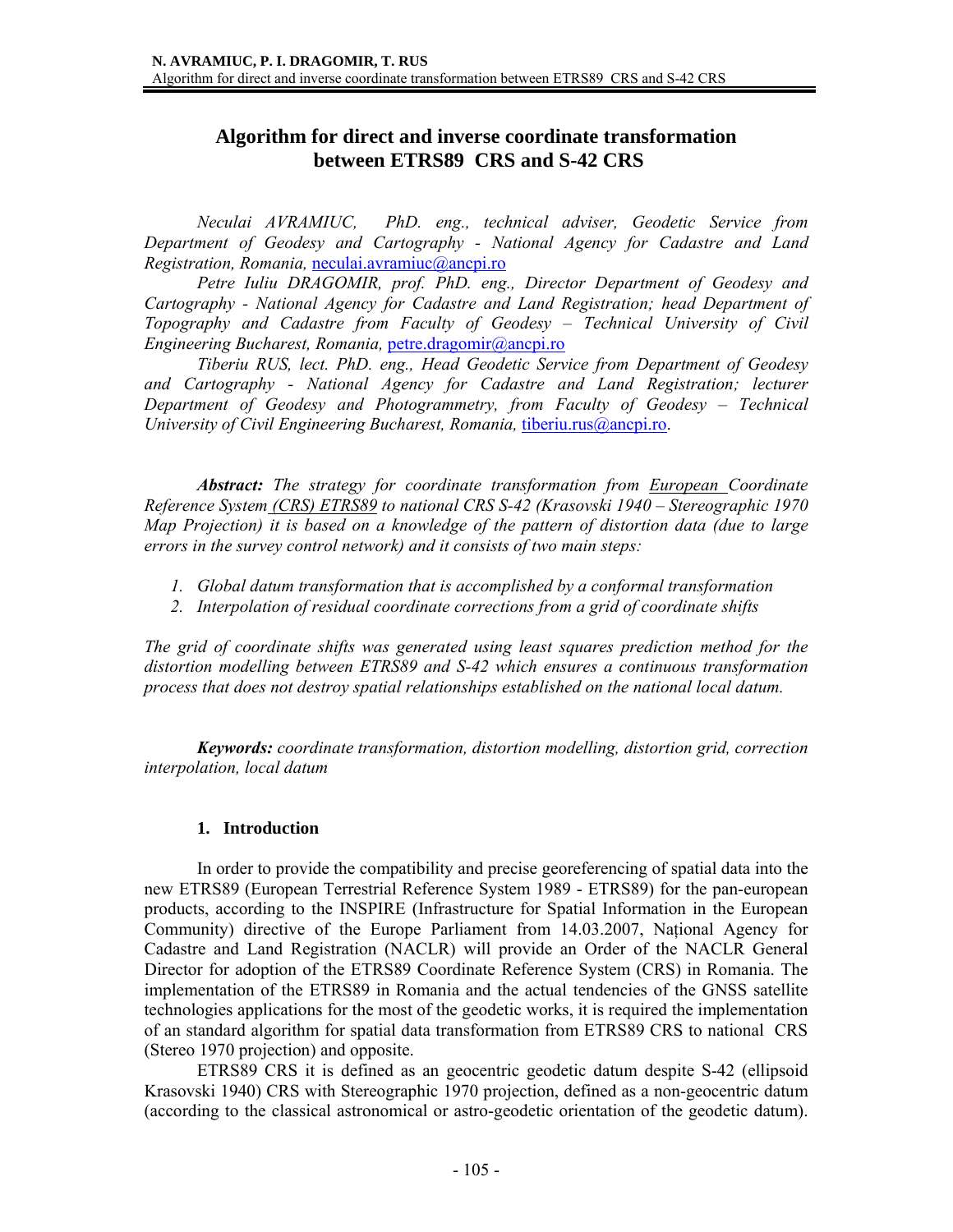This situation from Romania, similar with other European or World countries, requires serious problems for spatial data transformation from the old CRS to the new CRS (ETRS89), due to large distortions inside the triangulation networks as effect of the classical datum orientation of the S-42 CRS.

 In order to underline the distortions between ETRS89 and S-42 CRS from Romania, there was used an conformal orthogonal transformation (2D Helmert), based on a common set of coordintes from both systems. Table 1 presents the statistics of coordinate differences (distortions).

| <b>Table 1.</b> Statistics of coordinate differences for<br>common geodetic points after Helmert 2D transformation<br>(before distortions modelling)           |                                             |                                                                        |  |  |
|----------------------------------------------------------------------------------------------------------------------------------------------------------------|---------------------------------------------|------------------------------------------------------------------------|--|--|
| Grid step = $15000 \text{ m}$<br>No of nodes = $2106$                                                                                                          |                                             |                                                                        |  |  |
| Statistic                                                                                                                                                      | East                                        | North                                                                  |  |  |
| Medium:<br>Standard deviation<br>Max :<br>Min:<br>Total no. of common points<br>No. of points above $+/-3*(Std. Dev.)$ : 8<br>% points in $+/-3*(Std. Dev.)$ : | 0.0000<br>0.2648<br>-0.8632<br>894<br>99.11 | $-0.0000$<br>0.3756<br>0.8466 1.3288<br>$-1.1928$<br>894<br>3<br>99.66 |  |  |

Statistics situation shows that standard deviation of coordinate differences it is about +/- 0.30 m. The value and the surface disposal can be seen in fig.1 (distortions are presented as vectors)



**Fig. 1.** Distortion situation between ETRS89 and S-42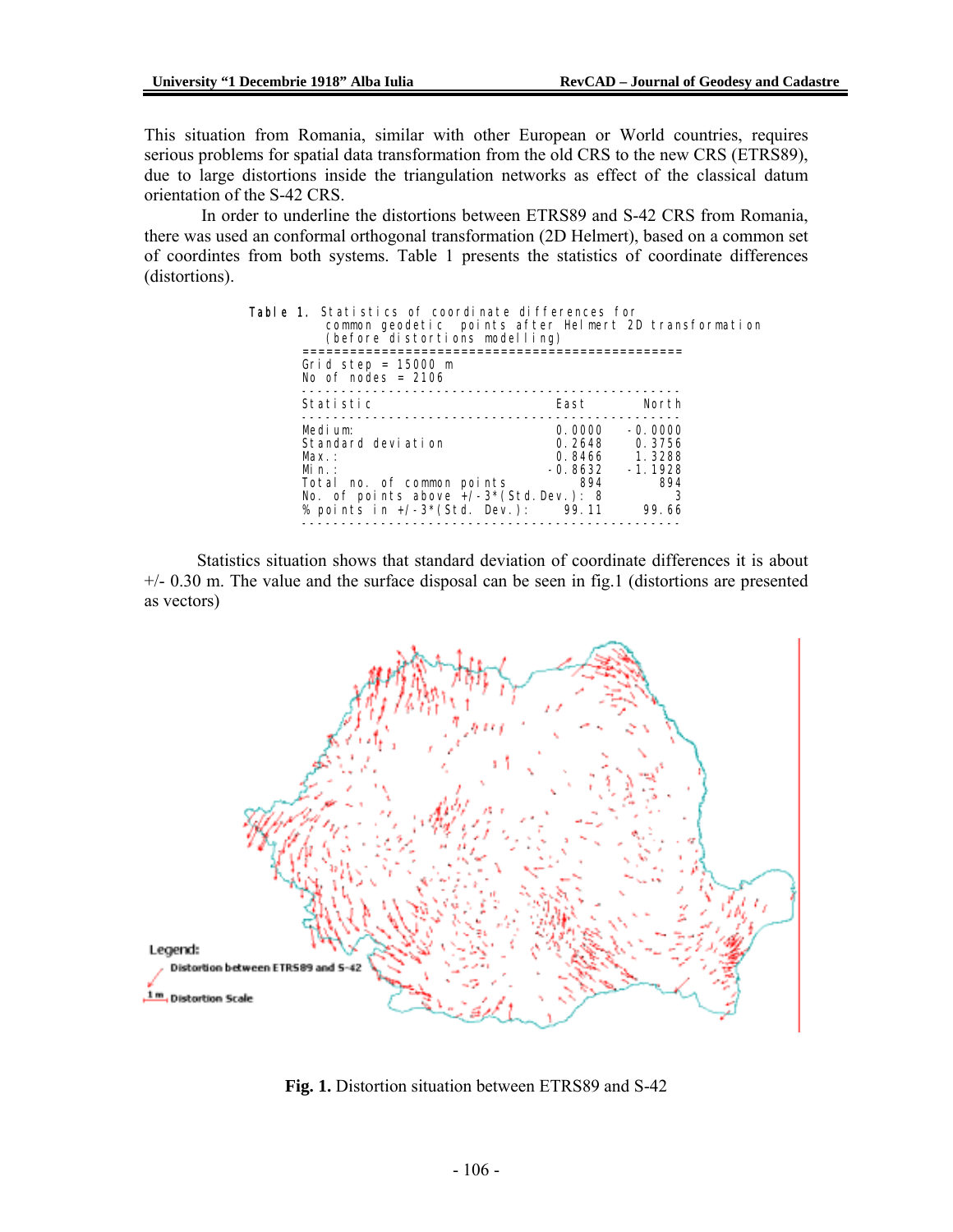The big distortions observed in fig.1 should be modelled by a proper technique according to the reality in order to provide a good transformation of spatial data from old datum to the new datum and oposite.

 The transformation technique adopted it is similar to the techniques applied in other countries from Europe or abroad and this technique can be implemented also into the GNSS receivers for RTK applications and into the GIS databases for spatial data representation at big scales.

### **2. General presentation of the transformation algorithm**

### *I. Transformation of ellipsoidal coordinates (B, L, hel ) from ETRS89 system to plane Stereo 70 coordinates and Black Sea 1975 normal heights*  $(X, Y, H_{MNT5})$ *.*

This transformation can be presented as below:

$$
(B, L)_{ETRS89} \Rightarrow [1] \Rightarrow (X, Y)_{\text{ObliqueStereographic_GRS80}} \Rightarrow [2] \Rightarrow (X', Y')_{\text{Stereographic1970}} \Rightarrow [3] \Rightarrow
$$
  
\n
$$
\Rightarrow (Y, X)_{\text{Stereographic1970}};
$$
  
\n
$$
(h_{el})_{ETRS89} \Rightarrow [4] \Rightarrow (H_{\text{MNT5}}).
$$
  
\nwhere:

[1] Conversion from ETRS89 elipsoidal coordinates (GRS80 ellipsoid) to rectangular coordinates from stereographic (oblique) projection on GRS80 ellipsoid;

[2] 2D Helmert transformation (4 parameters) from rectangular coordinates from stereographic (oblique) projection on GRS80 ellipsoid to rectangular coordinates on Stereo 70 projection;

[3] Interpolation of corrections (distortions) from distortion grid (ETRS89\_KRASOVSKI42.GRT file) and apply of them to the previous step coordinates in order to obtain the final plane coordinates (Stereo 70);

 [4] Interpolation of quasigeoid anomalies for the Black Sea 1975 datum from the anomalies grid (EGG97\_QGR.GRT file) and the substraction of them from ETRS89 ellipsoidal coordinates to obtain the Black Sea 1975 normal heigths.

### *II. Coordinate transformation*  $(X, Y, H_{MNT5})$  *from Stereo 1970 and Black Sea 1975 to ETRS89 ellipsoidal coordinates (B, L, hel )*

Similar to the previous transformation algorithm (I), it can be briefly represented the inverse tranformation by the same steps:

$$
(Y, X)_{\text{Stereografic1970}} \Rightarrow [3'] \Rightarrow (X', Y')_{\text{Stereografic1970}} \Rightarrow [2'] \Rightarrow (X, Y)_{\text{ObliqueStereografic}\_GRS80} \Rightarrow [1'] \Rightarrow
$$
  
\n
$$
\Rightarrow (B, L)_{\text{ETRS89}};
$$
  
\n
$$
(H_{\text{MNT5}}) \Rightarrow [4'] \Rightarrow (h_{el})_{\text{ETRS89}}.
$$
  
\nwhere:

where:

[3'] Interpolation of corrections (distortions) from distortion grid (included into the ETRS89 KRASOVSKI42.GRT file) and obtaining of rectangular coordinates on Stereo 70 projection (without distortions) by substracting of corrections from rectangular coordinates in Stereo 70 projection.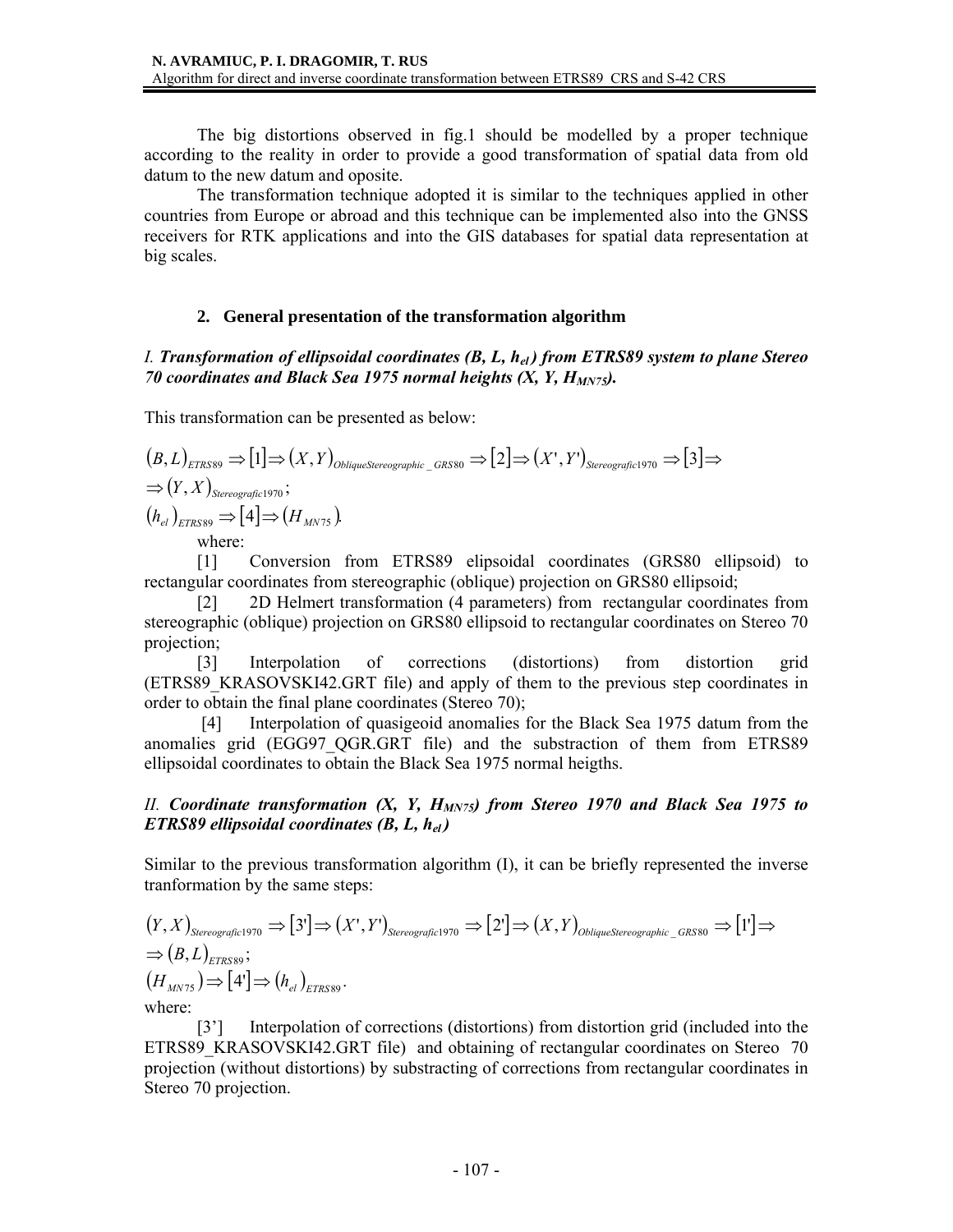[2'] 2D Helmert transformation with 4 parameters from previous set of coordinates (Stereo 70 without distortions) to rectangular coordinates on stereographic (oblique) projection on GRS80 ellipsoid;

[1'] Conversion from ETRS89 elipsoidal coordinates (GRS80 ellipsoid) to rectangular coordinates from stereographic (oblique) projection on GRS80 ellipsoid;

[4'] Interpolation of quasigeoid anomalies for the Black Sea 1975 datum from the anomalies grid (EGG97\_QGR.GRT file) and the adition of them to the normal heights on Black Sea 1975 datum.

#### **3. Direct and invers conversion from ETRS89 (GRS ellipsoid) ellipsoidal coordinates to rectangular oblique stereographic projection (from GRS80 ellipsoid)**

Due to the fact that sometime formulas for conversion from Stereo70 projection to the ellipsoid were obtained by Taylor series up to the order necessary for 1-2 cm accuracy, it was necessary to introduce the closed formulas in order to not affect the final accuracy of transformation.

*A. Direct conversion*  $(B, L)$ <sub>*ETRS89*  $\Rightarrow$   $(X, Y)$ <sub>*ObliqueStereographic GRS80*</sub></sub>

There are known:

- Projection pole position  $Q_0(\varphi_0 = 46^\circ, \lambda_0 = 25^\circ)$  and false Noth and East: x (North) = 500000 m si y (East) = 500000 m;
- Scale coefficient  $k_0 = 0.99975$  for coordinate conversion from tangent plane to  $Q_0$ pole to secant plane parallel with that;
- GRS80 ellipsoid parameters:
	- o Big semi axis *а* = 6378137 m;
	- o Flattening *f* = 1:298.257222101;
- Conformal sphere parameters:

$$
R = \sqrt{M_0 N_0}
$$
  
\n
$$
n = \sqrt{1 + \frac{e^2 \cos^4 \cancel{\varphi_0}}{(1 - e^2)}}
$$
  
\n
$$
c = \frac{(n + \sin \cancel{\varphi})(1 - \sin \cancel{\varphi_0})}{(n - \sin \cancel{\varphi_0})(1 + \sin \cancel{\varphi_0})}
$$

There are computed:

- Conformal latitude and longitude of point  $P(\chi,\Lambda)$  are calculated based on geodetic coordinates of this point  $P(\varphi, \lambda)$ 

- Rectangular coordinates x (N) and y (E) on stereographic oblique plane from GRS80 ellipsoid

$$
N = FN + 2 \cdot R \cdot k_0 \left[ \sin \cos \pi - \cos \pi \sin \pi \cos(\Lambda - \Lambda_0) \right] / \beta
$$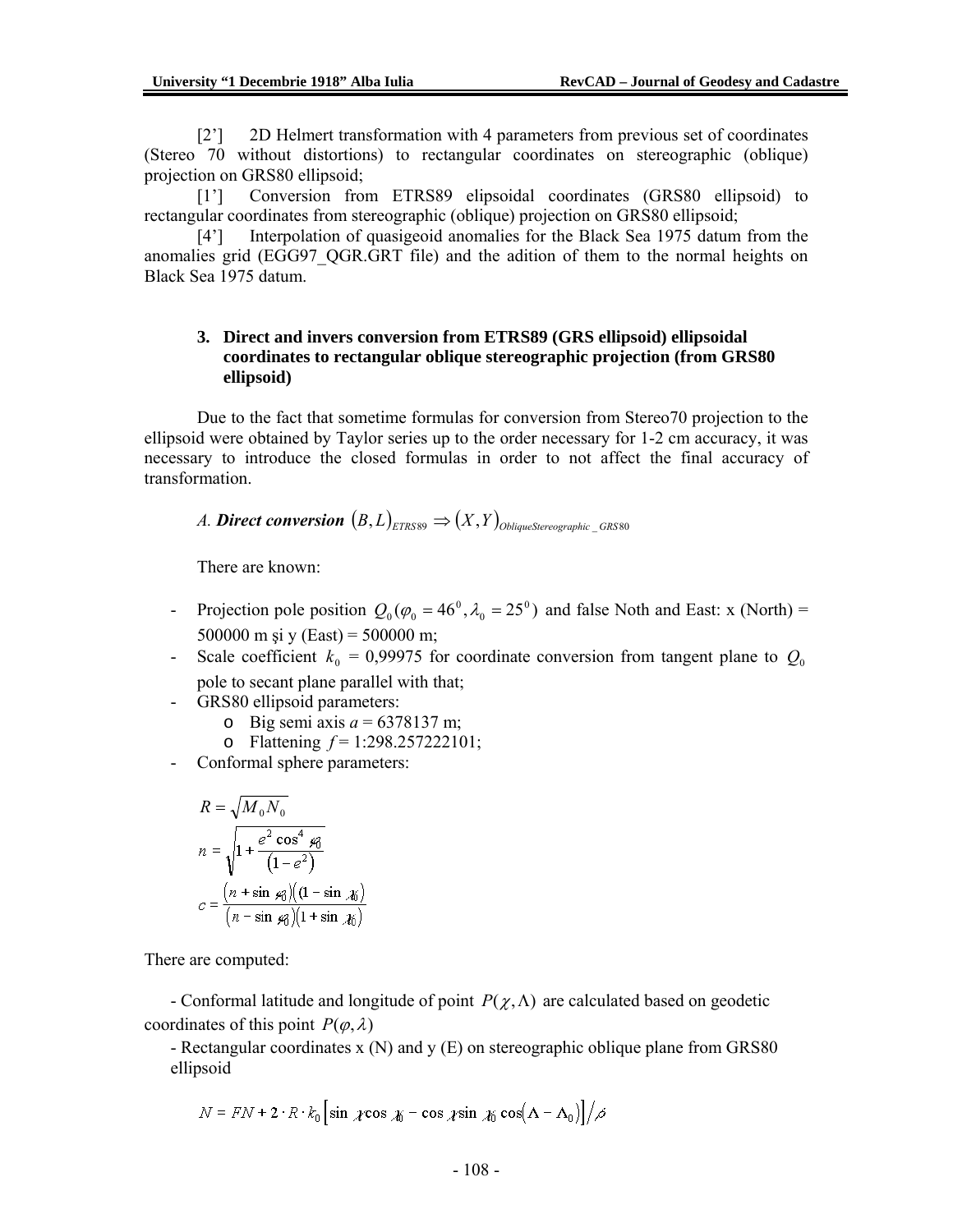$E = FE + 2 \cdot R \cdot k_0 \cos \chi \sin(\Lambda - \Lambda_0)/\sigma$ where: FN (false North) =  $500000$  m, FE (false East) =  $500000$  m

*B. Inverse conversion*  $(X, Y)_{\text{ObliqueStereoographic} GRS80} \Rightarrow (B, L)_{ETRSS0}$ 

There are known the same elements as on above paragraph (I).

There are computed:

- Conformal latitude and longitude of point  $P(\chi,\Lambda)$  are calculated based on oblique stereographic rectangular (plane) coordinates of this point *P*(*E*, *N*)

- Geodetic Longitude λ
- Isometrique latitude  $\psi$
- Geodetic Latitude <sup>ϕ</sup>

#### **4. Direct and inverse Helmert transformation (with 4 parameters)**

Direct and inverse Helmert transformation it is the first step of combined transformation used in the present algorithm, with a double role: intermediary transformation from one datum to the other and distortion determination for the spatial data, represented with red arrows in fig.2



**Fig. 2.** 2-D Helmert Transformation

*A.* Direct transformation  $(X, Y)_{\text{ObliqueStereographic\_GRSS0}} \Rightarrow (X', Y')_{\text{Stereographic\_GRSS0}}$ 

- $\triangleright$  There are known the 2D Helmert transformation parameters;
- $\triangleright$  There are computed the coordinates transformed into national Stereographique 1970 projection as follows::

$$
X' = X_0 + X * m * \cos R_Z + Y * m * \sin R_Z
$$
  
 
$$
Y' = Y_0 - X * m * \sin R_Z + Y * m * \cos R_Z
$$

where: X=East and Y=North, and  $X_0$ =Translation East and Y<sub>0</sub>=Translation North, m=scale coefficient and Rz=rotation on (XOY) plane.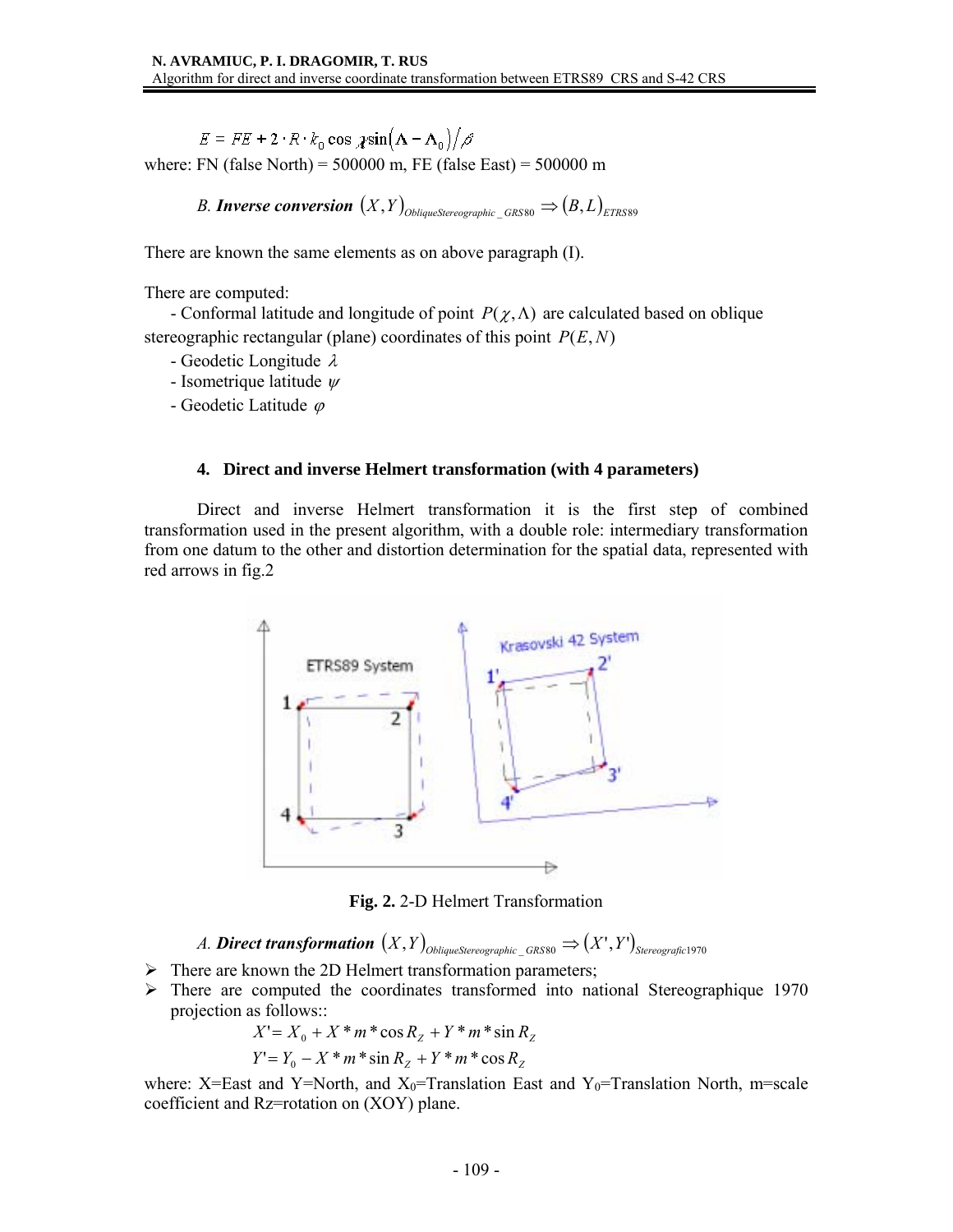*B. Inverse transformation*  $(X', Y')_{\text{Stereographic 1970}} \Rightarrow (X, Y)_{\text{ObliqueStereographic GRS80}}$ Inverse transformation it is similar to the paragraph A.

## **5. Corrections (distortions) interpolation from distortion grid and rectangular coordinate computation,**  $(X', Y')$ <sub>Stereografic</sub> 1970  $\Rightarrow$   $(X, Y)$ <sub>Stereografic</sub> 1970

Correction interpolation from distortion grid it is the second step of the combined transformation used for this algorithm and have the role to correct the coordinates obtained in the previous step. The interpolation of distortion it is done on each component  $(X \text{ and } Y)$ . There are presented below the main steps of these computations. More details will be provided for the GNSS or GIS software providers.

We know:

Distortion grid in a text file with the following header: Minimum East (minE): 109783.040 Maximum East (maxE): 904783.040 Minimum North (minN): 213634.564 Maximum North (maxN): 783634.564 East grid interval (stepE): 15000.000 North grid interval (stepN): 15000.000 Number of grid shift values (rows x columns): 2106 Grid shift values (dEast dNorth) (columns: minE-->maxE; rows: minN-->maxN): 999.000000 999.000000 999.000000 999.000000 999.000000 999.000000 … -0.218430 1.274732 -0.203549 0.803709 -0.204519 0.181353 -0.218310 -0.104098 -0.189846 -0.075997 -0.126835 -0.104002 -0.065982 -0.263529 -0.017719 -0.378755 -0.019843 -0.362699 -0.074419 -0.270325 -0.131708 -0.151355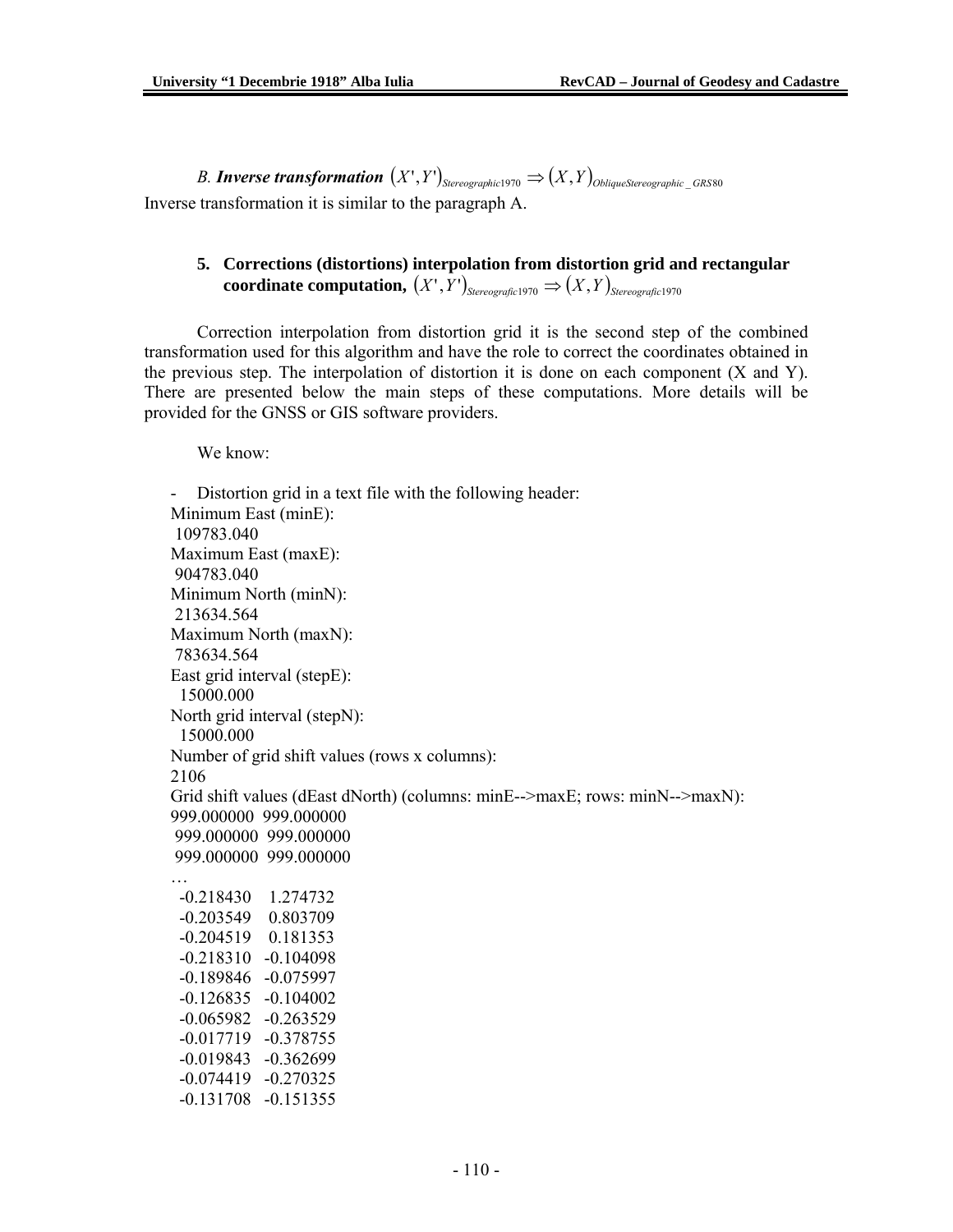| $-0.099693 - 0.053703$ |
|------------------------|
| $0.088060 - 0.029743$  |
| 0.416327 -0.092951     |
|                        |

Based on this text file can be generated the corespondent binary with direct access to each grid node.

On this algorithm it is ed the spline bicubic interpolation based on smooth interpolation surfaces, accordin to the technique used for computation of distortion grid.

If we have big grid cell including 9 nodes, as in fig. 3:





For interpolation it is used the next formula describing a bucubic spline surface:

$$
p(x, y) = \sum_{i=0}^{3} \sum_{j=0}^{3} a_{ij} x^{i} y^{j}.
$$

It is considered the function  $f(x, y) = p(x, y)$  with partial derivatives  $f_x$ ,  $f_y$  and  $f_{xy}$ known in the square corners (with  $h=1$ ) defined by points 6, 7, 11, 10 with coordinates: 6(0,0), 7(1,0), 10(0,1) și 11(1,1).

Coefficients  $a_{ij}$  are computed from the following equations of condition:

1.  $f(0,0) = p(0,0) = a_{00}$ 2.  $f(1,0) = p(1,0) = a_{00} + a_{10} + a_{20} + a_{30}$ 3.  $f(0,1) = p(0,1) = a_{00} + a_{01} + a_{02} + a_{03}$  $f(1,1) = p(1,1) = \sum_{i=0}^{3} \sum_{j=0}^{3} a_{ij}$ 5.  $f_x(0,0) = p_x(0,0) = a_{10}$ 6.  $f_x(1,0) = p_x(1,0) = a_{10} + 2a_{20} + 3a_{30}$ 7.  $f_x(0,1) = p_x(0,1) = a_{10} + a_{11} + a_{12} + a_{13}$ 8.  $f_x(1,1) = p_x(1,1) = \sum_{i=1}^{3} \sum_{j=0}^{3} a_{ij}i$ 9.  $f_y(0,0) = p_y(0,0) = a_{01}$  $10. f<sub>y</sub>(1,0) = p<sub>y</sub>(1,0) = a<sub>01</sub> + a<sub>11</sub> + a<sub>21</sub> + a<sub>31</sub>$  $11. f<sub>v</sub>(0,1) = p<sub>v</sub>(0,1) = a<sub>01</sub> + 2a<sub>02</sub> + 3a<sub>03</sub>$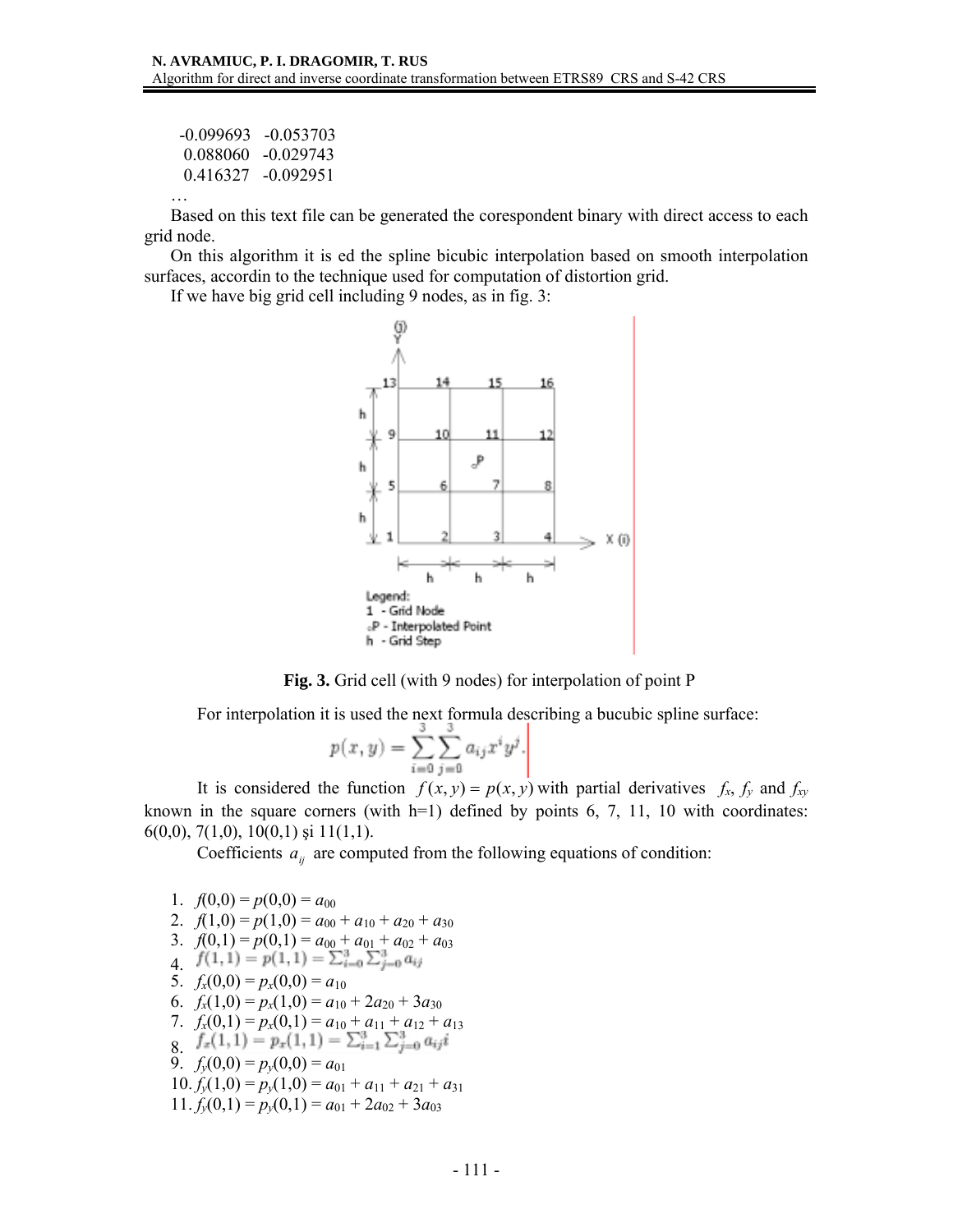12.  $13. f_{xy}(0,0) = p_{xy}(0,0) = a_{11}$  $14. f_{xy}(1,0) = p_{xy}(1,0) = a_{11} + 2a_{21} + 3a_{31}$  $15. f_{xy}(0,1) = p_{xy}(0,1) = a_{11} + 2a_{12} + 3a_{13}$ 16.

where  $p_x, p_y, p_{xy}$  are computed as below:

$$
p_x(x, y) = \sum_{i=1}^3 \sum_{j=0}^3 a_{ij} i x^{i-1} y^j
$$
  
\n
$$
p_y(x, y) = \sum_{i=0}^3 \sum_{j=1}^3 a_{ij} x^i j y^{j-1}
$$
  
\n
$$
p_{xy}(x, y) = \sum_{i=1}^3 \sum_{j=1}^3 a_{ij} i x^{i-1} j y^{j-1}
$$

Values of derivatives  $f_x, f_y, f_{xy}$  are computed for the corners of square 6, 7, 11, 10 based on the neighbour nodes values by use of the finite differences method.

For each square corner it is considered a local coordinate system with origin (*i*, *j*) into the mentioned node as in fig. 4:



**Fig. 4.** Local coordinate system  $(i, j)$  for derivatives computation

Derivatives of function  $f$  are computed with the following formulas:

$$
f_x = \frac{-p(i+2,j) + 4 * p(i+1,j) - 3 * p(i,j)}{2}
$$
  
\n
$$
f_y = \frac{-p(i,j+2) + 4 * p(i,j+1) - 3 * p(i,j)}{2}
$$
  
\n
$$
f_{xy} = \frac{p(i-1,j-1) + p(i+2,j+2) - p(i+1,j-1) - p(i-1,j+1)}{4}
$$

Ther are computed:

- predicted distortion  $p(x, y)$  in a new point P;
- final corrected coordinates with a formula as  $X = X' + p(x, y)$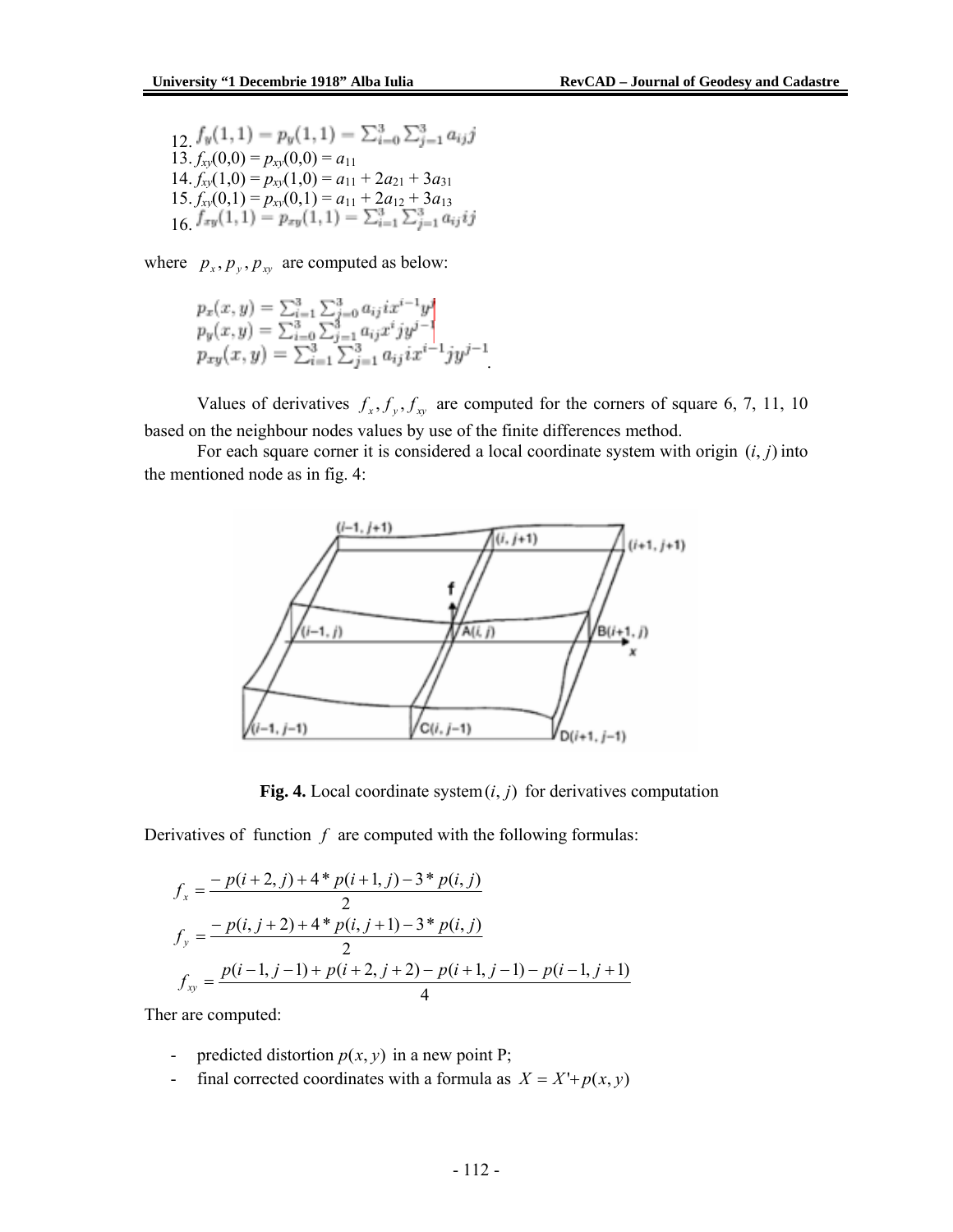Similar it is interpolated the correction on Y coordinate by use of the same spline bicubic surface, but with other coefficients depending on Y distortions around the point to be interpolated.

#### **6. Conclusions**

The existence of common points in a big number and well distributed positions on national surface it is a major requirement for the coordinate transformation from national CRS to the European CRS and oposite. Based on this set of data can be generated the distortion grids and can be predicted the distortions for any interest point in our country. NACLR included in his projects for this year the finalisation of the necessary common set of coordinates by GNSS observations done in triangulation points and of the transformation grid wich will be introduced into the GNSS receivers observing in Romania.

Based on other countries experience in transition from local datums to the new geocetric reference systems (ETRS89, WGS84), we can conclude that the transformation errors and transformation accuracies of points in Romania will be around  $\pm 10$ -15cm, sufficient for the mapping on big scales.

 The following table presents the statistic situation of coordinate differences on geodetic common points, available at the present moment, after distorion modelling.

| <b>Table 2.</b> Statistics of coordinate differences for<br>common geodetic points after Helmert 2D transformation<br>(after distortions modelling)            |                                   |                                                                                          |  |
|----------------------------------------------------------------------------------------------------------------------------------------------------------------|-----------------------------------|------------------------------------------------------------------------------------------|--|
| Grid step = $11000$ m<br>No of nodes = $3816$                                                                                                                  |                                   |                                                                                          |  |
| Stati sti c                                                                                                                                                    | East                              | North                                                                                    |  |
| Medium:<br>Standard deviation<br>Max.:<br>Min:<br>Total no. Of common points<br>No. of points above $+/-3*(Std. Dev.): 15$<br>% points in $+/-3*(Std. Dev.)$ : | 0.0001<br>-0.1729<br>894<br>98.32 | $-0.0000$<br>$0.0415$ $0.0456$<br>$0.1750$ $0.1644$<br>$-0.2022$<br>894<br>- 18<br>97.99 |  |

From this statistic situation analysis it can be deduced that the transformation algorithm adopted it is good and can provide precise and fiducial transformation results for all the users.

#### **7. References**

- [1] *Dragomir Petre Iuliu, Sărăcin Aurel: Măsurători Terestre Fundamente. Topografie Inginerească, vol. 2, MATRIX ROM, Bucureşti, 2002*
- [2] *Neuner Johan: Sisteme de poziţionare globală, MATRIX ROM, Bucureşti, 2000*
- [3] *Moldoveanu C.: Retele geodezice de sprijin modul. Sisteme de referinţă şi de coordonate, CONSPRESS, Bucureşti, 2004*
- [4] *Turdeanu L., Noaje I.: Măsurători Terestre Fundamente. Fotogrametrie, vol. 3, MATRIX ROM, Bucureşti, 2002*
- [7] *Ghiţău D.: Geodezie si gravimetrie geodezica, Editura Didactică şi Pedagogică,*